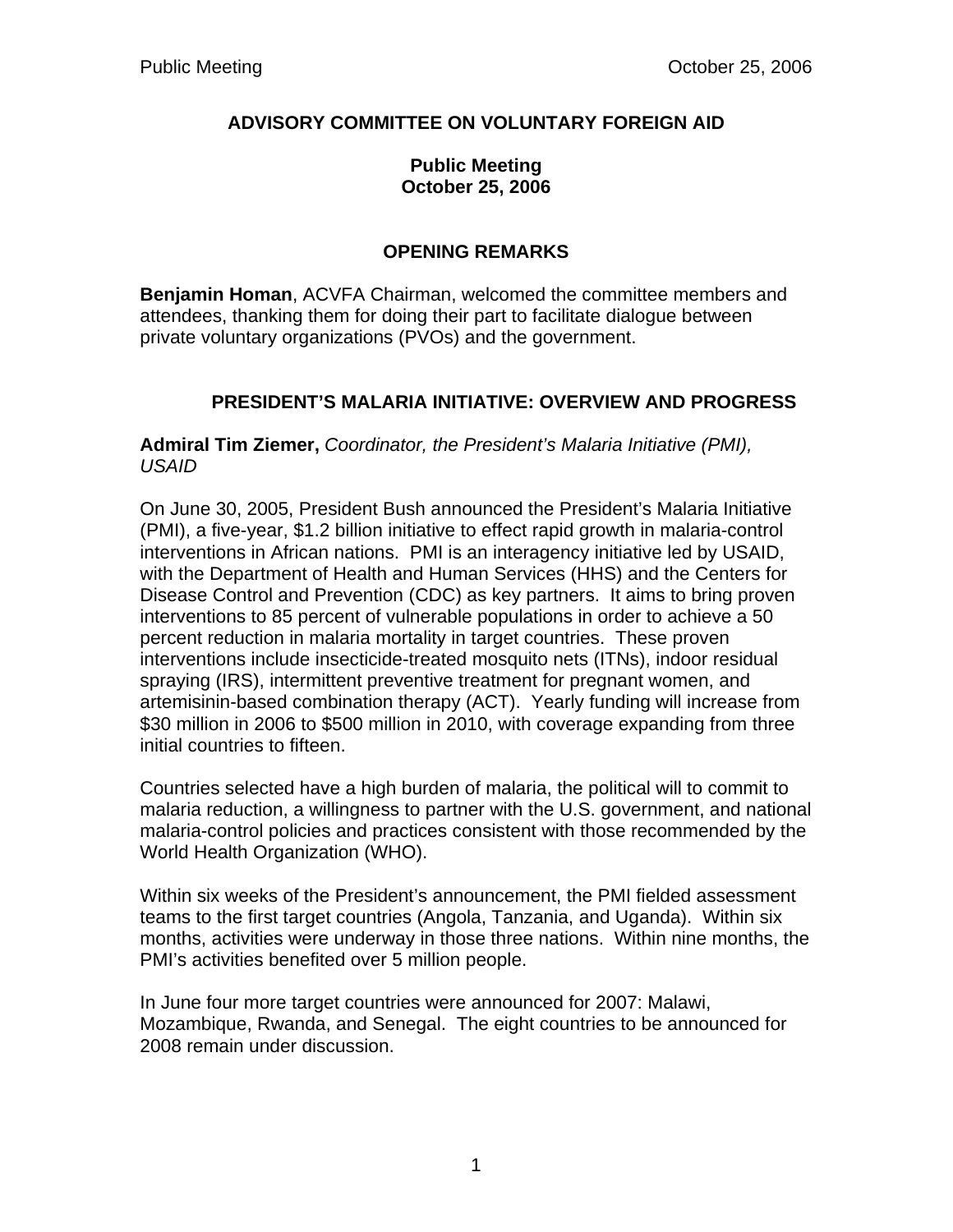# **DISCUSSION**

The PMI uses DDT for internal spraying, though traditionally USAID has opposed the use of DDT because of its environmental impact. The Persistent Organic Pesticides (POPs) Treaty does allow the use of DDT in indoor spraying for malaria prevention, if certain guidelines are followed. USAID is represented on IRS planning boards and monitors the use of DDT. USAID adheres to strict environmental guidelines, approval processes, and procedures for the use of DDT and all other WHO-approved insecticides in its malaria-control programs; it supports IRS with DDT when it and the host country judge it to be the best insecticide both epidemiologically and entomologically.

Once a nation is chosen, the PMI sends an assessment team to work with the USAID mission and the U.S. embassy there. The PMI discusses with all partners working in the country their current efforts and determines how best to complement them. The Global Fund to Fight AIDS, Tuberculosis and Malaria; the Roll Back Malaria Partnership; nongovernmental organizations (NGOs); and WHO participate in those sessions.

While the PMI was implemented ahead of the current foreign-assistance reform process, it is in line with and complements current reforms. In the field, USAID is now focused on developing integrated, coherent tactical plans to achieve results, based on the strategic direction for foreign aid. These "Operational Plans" are designed to link planned funding to planned activities and planned results. Ultimately PMI's planning and operations will be brought into line with the rest of the reforms. PMI funding is additional funding, above current foreign-aid funding, but it is not yet clear how it will be reflected in country-by-country assessments.

The PMI's primary mandate is to respond rapidly using proven methods. The PMI effort works through nations' own ministries of health and with local partners that include the host country's professionals. Though institution building is vital and the PMI does aim to build local institutions to the extent it can, little money is budgeted directly for such purposes. PMI is looking for other donor countries and partners to support such efforts.

## **KEYNOTE ADDRESS: U.S. FOREIGN-ASSISTANCE REFORMS**

**James Kunder,** *Acting Deputy Administrator, USAID and Assistant Administrator, Bureau for Asia and the Near East, USAID*

The foreign-assistance reforms are designed for the United States' partners in the developing world. It is true there is an imperative to use U.S. foreign-aid programs in support of U.S. foreign policy. But the reforms do not merely have the goal of recategorizing programs in Washington; they aim to make foreign assistance more effective for the United States' partners. This is in line with what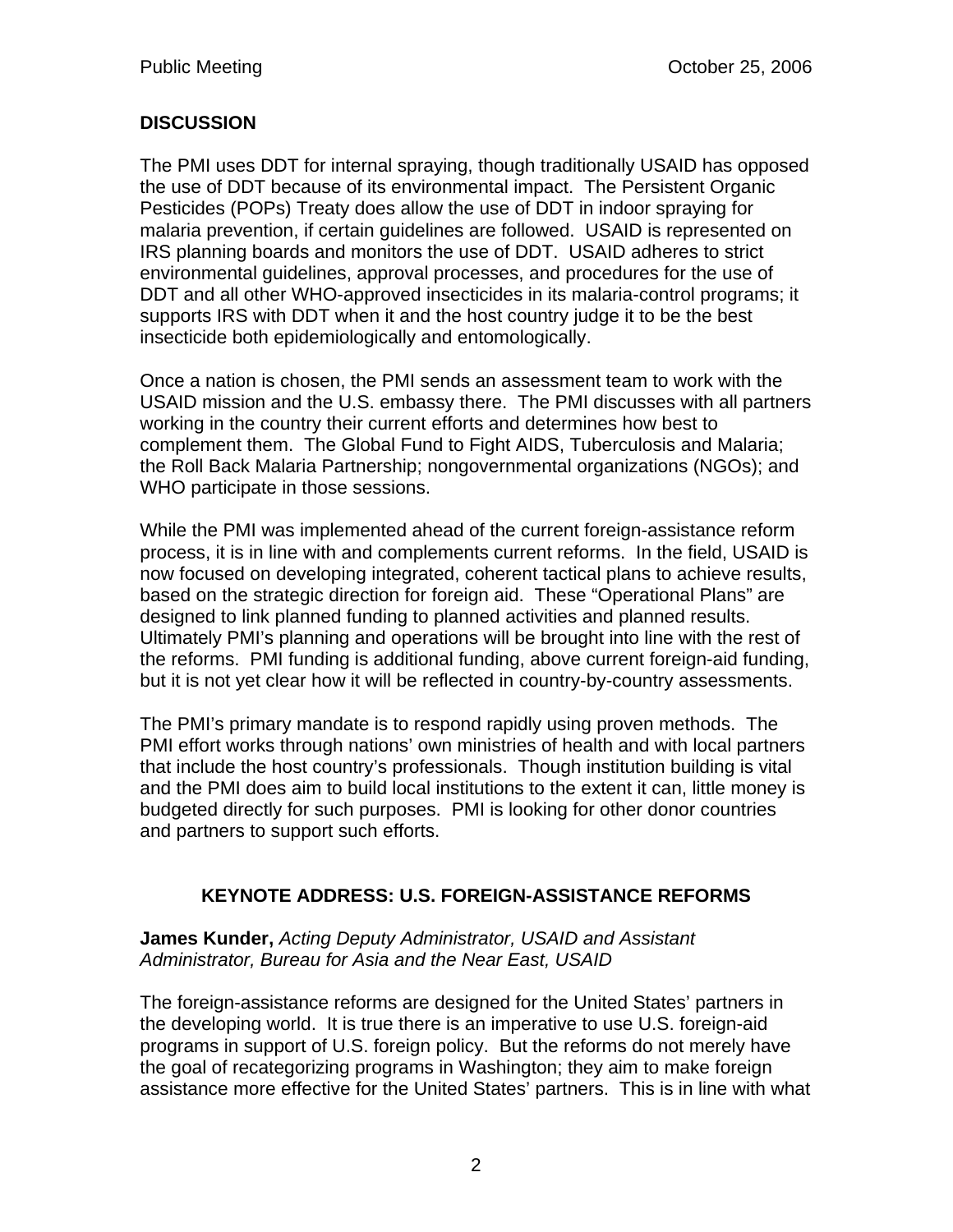the Secretary of State has called "transformational diplomacy": using U.S. foreign policy and foreign assistance as a force for good in the world.

The largest effect of the reforms will be seen in how programs are evaluated. At present, the United States cannot clearly measure the global impact of its programs in health, democracy, and so on. It has no objective way for development agencies to decide whether to give money to one country rather than another, or to determine where a dollar of development money will have the greatest effect.

This reform effort has provoked questions about USAID's specific role in the future. It has held USAID up for comparison with other foreign-assistance arms of the U.S. government. But the reforms are not intended to end USAID, end long-term development, or subordinate development to security priorities. Instead they provide an opportunity to inform more of the United States' foreign assistance with a long-term development perspective.

#### **Dirk Dijkerman,** *Chief Operating Officer, Office of the Director of U.S. Foreign Assistance, U.S. Department of State*

The State Department and USAID are developing tools to make operational the principles and vision that have already been articulated for these reforms.

The first of these to be made public was the *Foreign Assistance Framework* (*FAF*), an effort to align foreign aid with other interventions and priorities in the U.S. government. Since its initial release USAID and the State Department have made adjustments to the *FAF* to clarify it.

At the same time, the State Department and USAID are working on a five-year overall *Foreign Assistance Strategy* (*FAS*). Under the *FAS*, wherever possible USAID and the State Department will support a single development plan for a given country, a single coordinating mechanism, and a single set of indicators to measure the progress of all those working there. While the *FAS* will only directly guide the actions of the State Department and USAID, other agencies will participate and coordinate as they think appropriate. When those agencies receive funds from USAID, they will be part of the process; when they employ their own funds, they can decide to be included.

While Washington sets the overall strategic direction, the field will be principally responsible for designing implementation plans. The first step will be to develop a method for writing country strategies. USAID and the State Department are reviewing former efforts in this arena to find useful models.

Once country strategies are in place, missions will devise operational plans describing what they can do and how they can hit their targets. Operational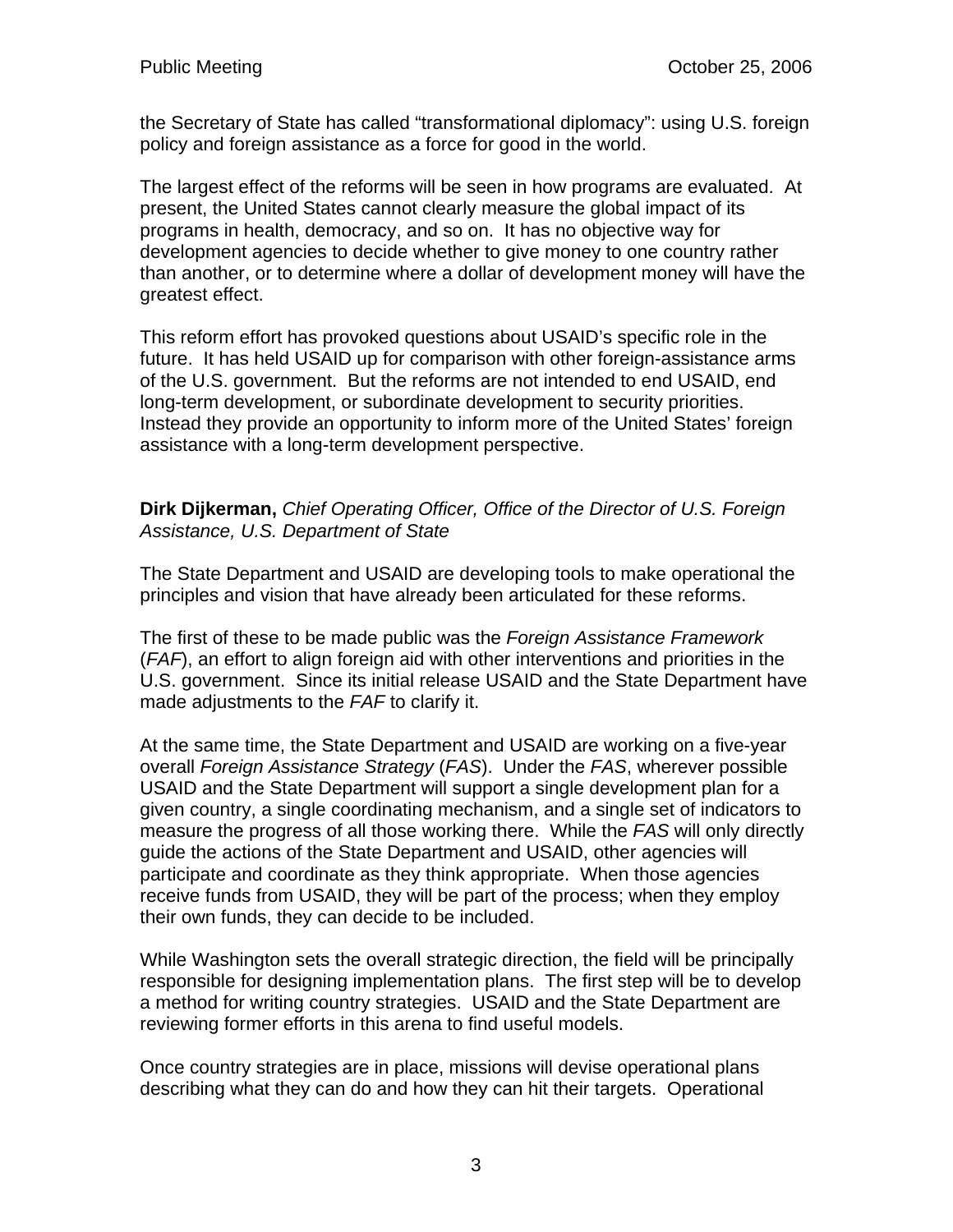plans will allow the State Department and USAID to explain what they have done, why, and why programs deviate from plans when that occurs.

The aim is to link State Department and USAID planning and reporting processes at every stage. This year the State Department and USAID had a single planning process and a single, unified budget. They have not yet submitted the Joint Congressional Budget Justification, however; the aim is to work with the Office of Management and Budget (OMB) so as not to lose the new structure when the budget goes to Congress. This is a challenge because OMB and Congress operate by program account.

One of the aims of the reform process is to strengthen accountability and transparency across countries, programs, and partners. This will require standardized program structure and definitions, and will mean setting indicators for success.

## **QUESTIONS AND ANSWERS**

Mr. Dijkerman's goal is to have the *FAS* in final draft form by the end of the calendar year. Operational plan guidance is now issued to Operating Units, and USAID and State Department staff members are being trained in it. Operational plans are currently due in Washington by the end of January, and will be reviewed thereafter.

The United States must effect change in the logic of governance in most developing countries to eliminate corruption, but without imposing that change, with the cooperation of the private sector. The current reforms at least provide a mechanism to take on the challenge systematically. Those present should take advantage of the tools the reforms will make available. For example, greater transparency should make it clear what is being done to promote democracy and good governance in any given country. And the reforms should also allow ambassadors to assemble a whole country's team to speak with one voice. While the MCA assumes that national will is the most important element determining whether development succeeds, many field-level people claim that what works depends on the country and its needs. From now on, the U.S. government will at least identify clearly what works and what does not.

If the emphasis of the new system is on short-term real results, programs in the field could be channeled to large profit-making organizations focused on efficiency. A model emphasizing long-term effectiveness might allow for more diverse development mechanisms. But current procurement difficulties are not related as much to a philosophical choice of efficiency over effectiveness as they are to a practical limitation: funds for foreign aid have increased while the number of USAID employees has decreased. USAID staff members can come to a point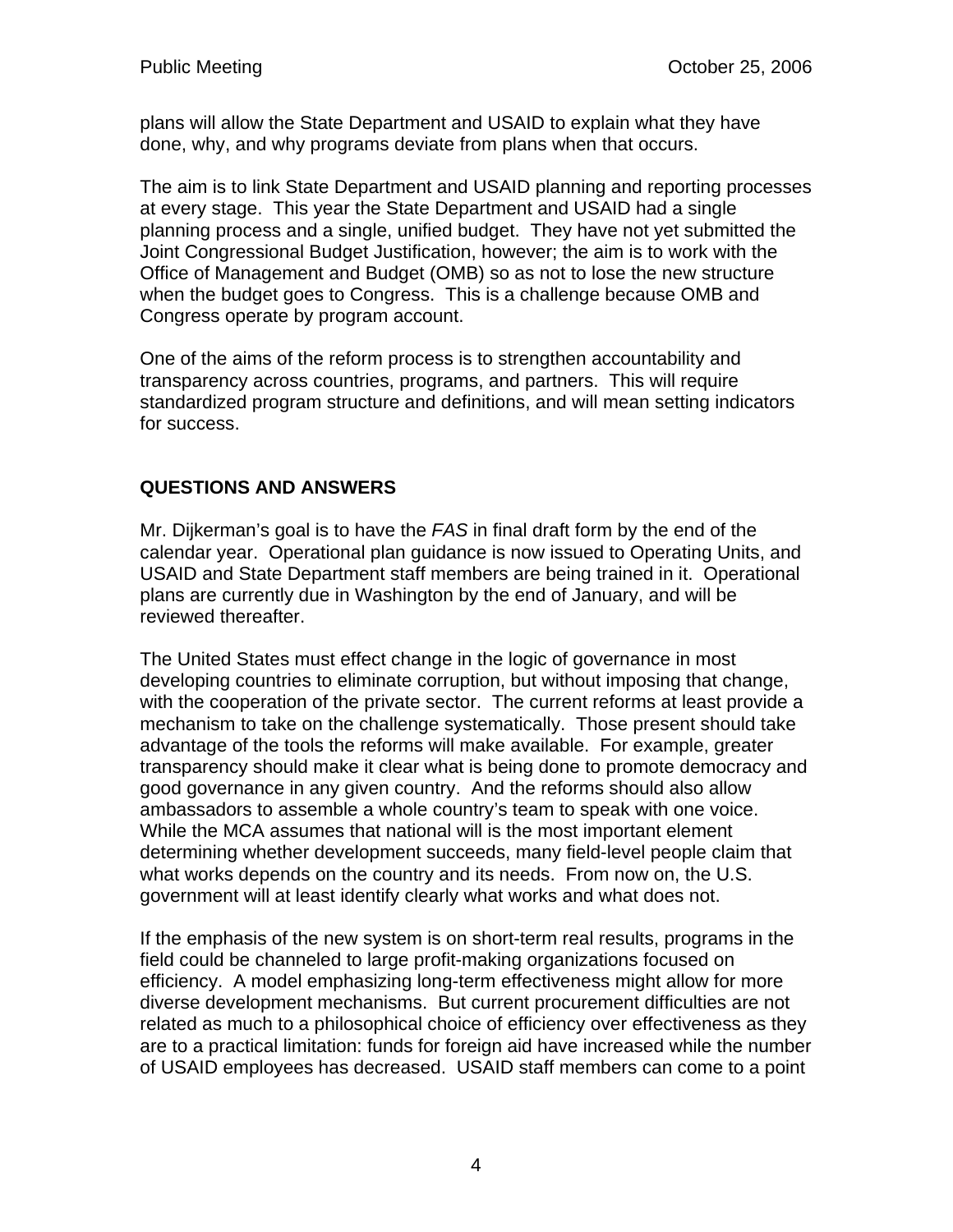where it becomes very difficult to manage multiple procurement mechanisms while meeting Government Accountability Office (GAO) standards.

The foreign-assistance reform effort has not yet focused on whether similar programs in different country categories ought to be implemented differently. For example, in "sustaining" or "transformational" partner countries, the implementation mechanisms should perhaps emphasize cost sharing and/or the greater use of program support, because those countries tend to be wealthier and more capable of assuming leadership and implementation responsibilities. This question will be examined in the future, and will also be informed by the review of procurement that USAID is currently undertaking.

In the operational plans, gender is treated like a number of key crosscutting issues: easily marked and noted in any given plan.

# **MILITARY AFFAIRS TASKFORCE UPDATE**

**Spencer King,** *ACVFA Member and President and CEO, International Executive Service Corps* 

The Military Affairs Taskforce was created last year at the suggestion of the USAID Administrator to discuss what PVOs could do in concert with military activities. At the time the taskforce had information only from one program in Iraq where PVOs worked with the military in areas they would not otherwise have been able to reach. That experience led the taskforce to identify one basic deficiency: majors and captains were enthusiastic supporters of PVO work, but they were also young and not experienced in the private sector. The taskforce put out a paper based on that Iraq experience.

On September 26 the taskforce met with USAID's Office of Military Affairs. The next step will be to test what PVOs and the military can do together. Some PVO staff members will visit the military's Office of Civilian Affairs, to learn how officers are trained and to try to determine how PVOs can help prepare them before they are deployed. If the military provides information on the countries where it plans to deploy, for example, and what the intelligence services say the demands are likely to be, there are thousands of PVO workers who could help train soldiers.

At the very least the taskforce has helped advance matters past the point where PVO and military people do not understand one another's language. Attendees were invited to sign up for continued participation in the effort.

### **HUMANITARIAN RELIEF AND RECONSTRUCTION: LESSONS LEARNED**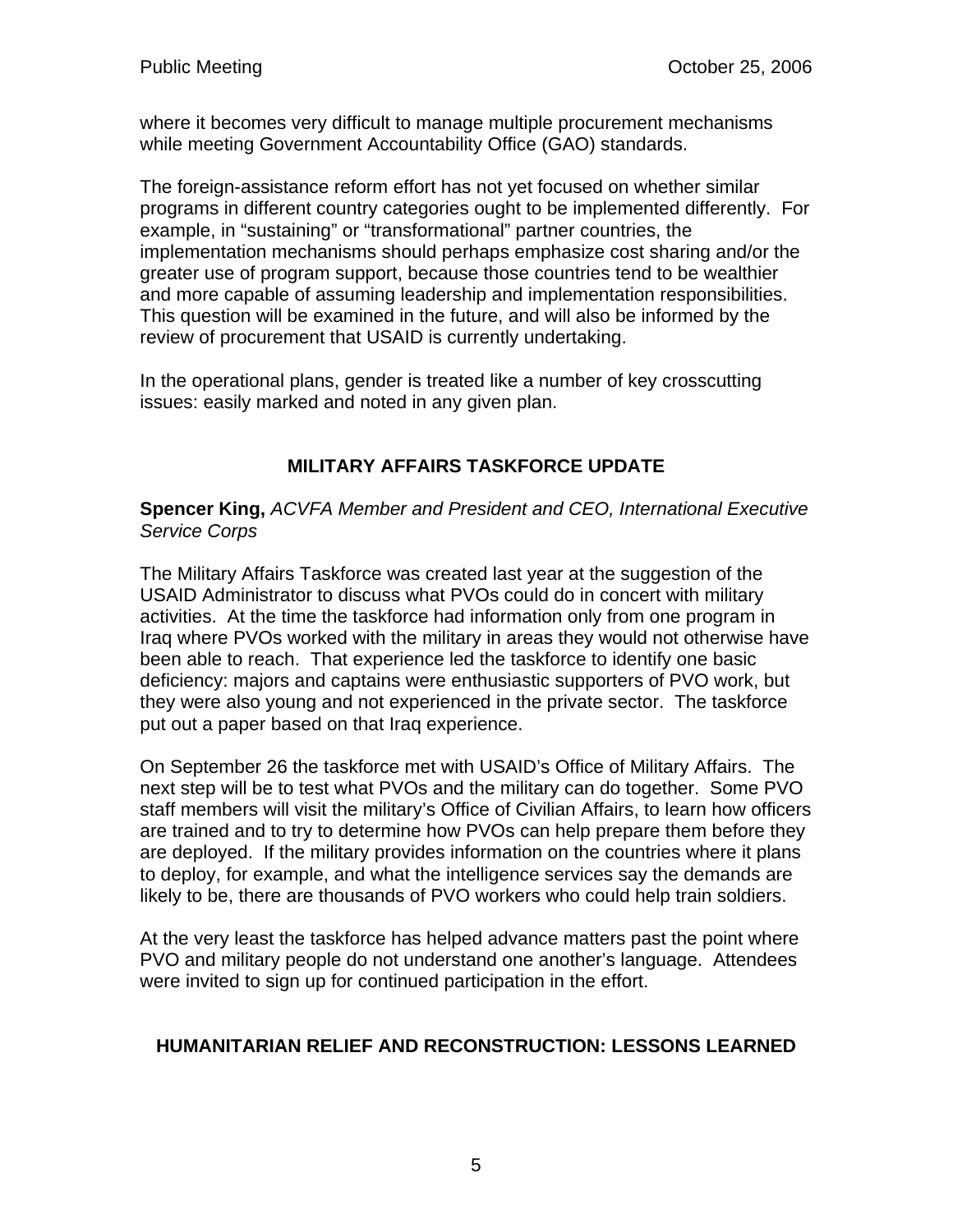**William Garvelink,** *Senior Deputy Assistant Administrator, Bureau for Democracy, Conflict and Humanitarian Assistance (DCHA), USAID* 

Through its responses to humanitarian emergences over the last year and a half (primarily the tsunami, the Pakistani earthquake, and the postwar response in Lebanon), USAID has learned six important lessons pertinent to its core emergency-response relationships (those with PVOs and NGOs).

- 1. Communities' control over their futures depends in part on their participation throughout the response process.
- 2. The support of local and national coordinating agencies fosters better response and more effective coordination.
- 3. Common standards and the sharing of information ensure more equitable assistance.
- 4. In the politically charged atmosphere following a major disaster, it is vital that USAID and its partners maintain transparency in their decision making and response.
- 5. Almost as important as saving lives is the effort to get families and communities back on their feet economically through job creation and microcredit.
- 6. All phases of the emergency response—lifesaving, rehabilitation, and reconstruction—must begin simultaneously.

Immediately following both the tsunami and the Pakistani earthquake, DCHA spoke to the Pentagon and suggested USAID run the relief operations. USAID set priorities and identified where supplies should be delivered. The military has never resisted that guidance; disaster relief is outside its expertise.

USAID also learned several lessons about its relationship with the military as a result of these experiences. The role of the U.S. military is very large, and if USAID manages that role effectively the PVO community can extend its reach.

- 1. USAID must have early and continuous contact with military decision makers at all levels, preferably through liaison officers at all levels.
- 2. It is important to reach agreement quickly on who is in charge and who sets priorities. Such agreements must be set down in writing and dispatched up and down civilian and military chains of command.
- 3. Assessments of need must guide the distribution of aid.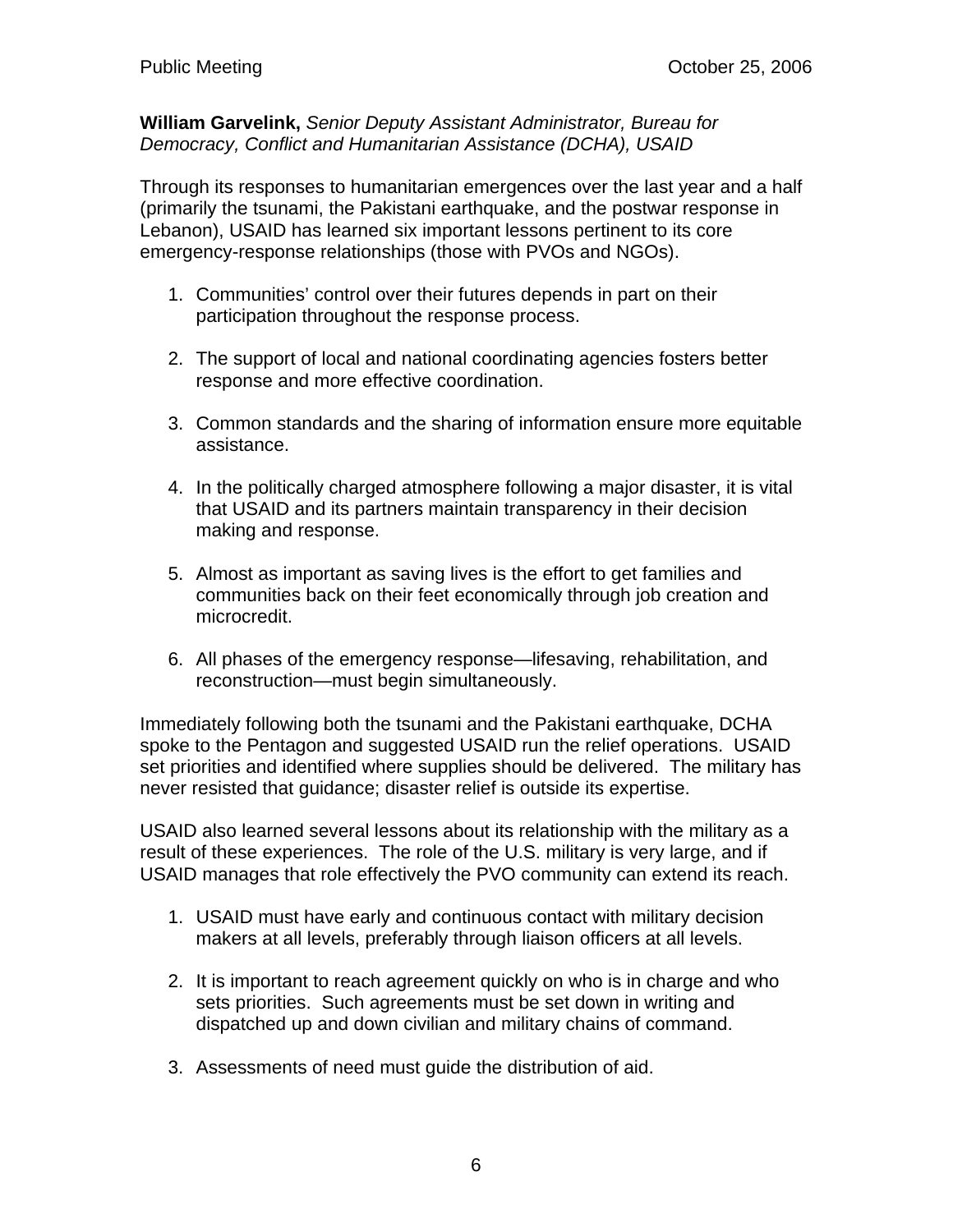4. Pertinent military information must be unclassified.

NGOs are USAID's most important links to communities on the ground; they must participate in identifying needs and gaps because they have longstanding relationships and the trust of communities.

Today, following a major disaster USAID forms a multibureau taskforce. In the initial days, when the focus is on emergency relief, DCHA leads the response. As the focus switches to reconstruction, the regional bureau takes over. But both participate from the beginning—along with the bureaus responsible for legal issues, contracting, and so on—which makes it easier to undertake all aspects of the response at once.

### **Mark Ward,** *Senior Deputy Assistant Administrator, Bureau for Asia and the Near East, USAID*

USAID has also learned six important lessons pertinent to the reconstruction phase of the response.

- 1. The U.S. government's response should be standardized across agencies now, before the next disaster.
- 2. Reconstruction planning should start early in the emergency stage.
- 3. USAID must take the time to talk to communities.
- 4. It is important to show tangible results fast.
- 5. USAID must work to strengthen institutions.
- 6. Working with the private sector and NGOs generates new ideas. Private resources can complement official aid, greatly increasing the effect of both.

#### **PANEL DISCUSSION: LESSONS LEARNED—THE PARTNER PERSPECTIVE**

**Moderator: Nancy Aossey,** *ACVFA Member and President and CEO, International Medical Corps*

**William Garvelink,** *Senior Deputy Assistant Administrator, Bureau for Democracy, Conflict and Humanitarian Assistance (DCHA), USAID*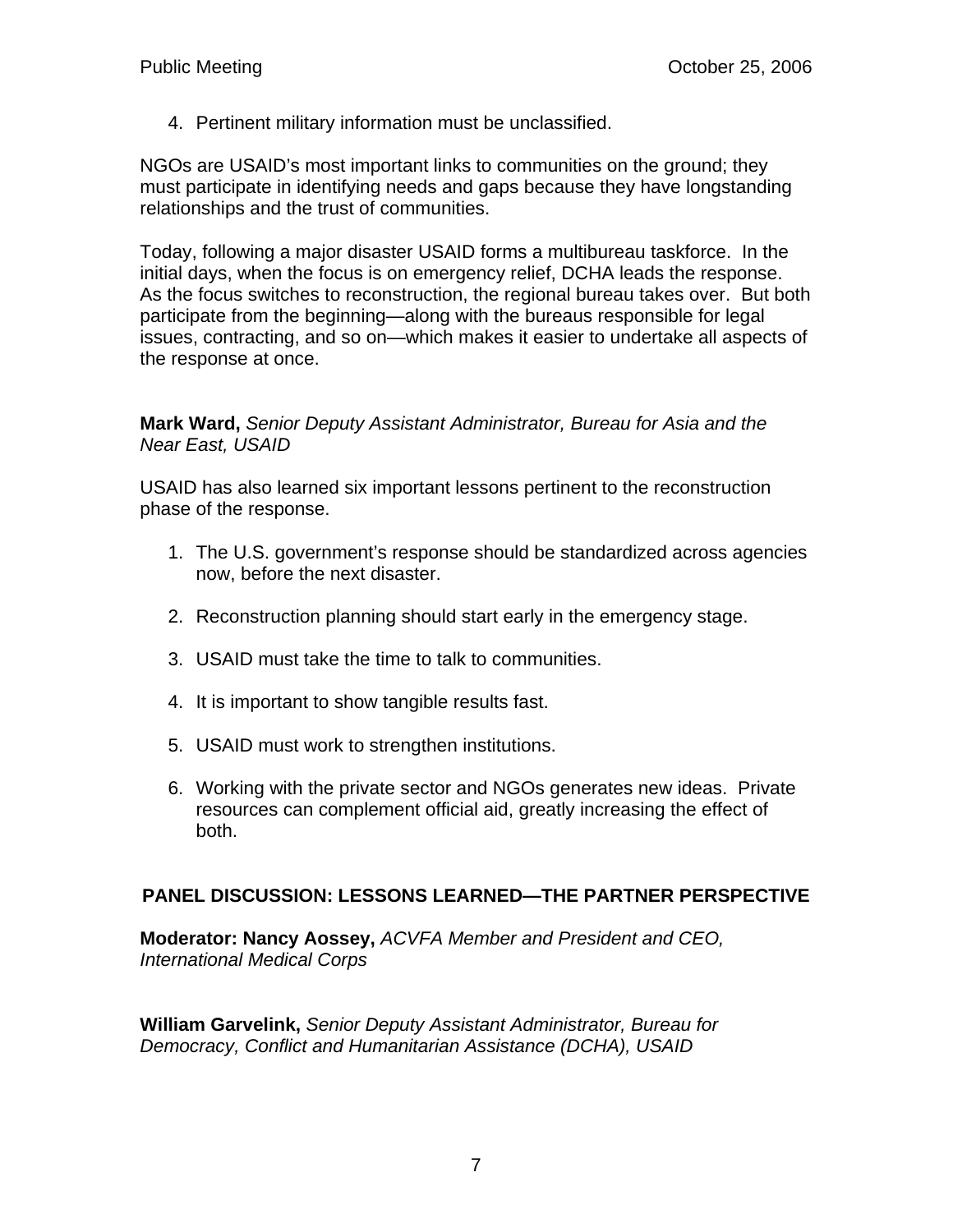Some organization could do a great service to all the others working in any given emergency situation if it were willing to take up the thankless task of sorting the unsolicited goods that inevitably appear and clog the relief process.

## **Randy Martin,** *Director of Global Emergency Operations, Mercy Corps*

In preparation for this discussion, key players in emergency responses around the world contributed their thoughts. An ongoing theme from many of them was that the rapid rotation of Office of Foreign Disaster Assistance (OFDA) Disaster Assistance Response Teams (DARTs) and Response Management Teams (RMTs) makes it difficult to negotiate agreements.

Mercy Corps' country director in Sri Lanka offered three lessons:

- 1. Early accountability to beneficiaries and in some cases to the government can prevent later misunderstanding and disappointment.
- 2. In a conflict-torn country, aid following a natural disaster can exacerbate political tensions.
- 3. More widespread agreement is needed on minimum standards of professionalism for PVOs.

In all areas it became clear that it is vital to get cash to communities early. Markets can rebound quickly: food and goods can show up for sale soon after a disaster. It can be more effective to let communities buy what they need rather than give them what we think they need.

Those working on these disaster responses have also learned about how the U.S. military can and can't work and about staff-security issues.

Mercy Corps mainly focuses on development. When it must respond to a crisis, its small emergency-response team calls on people who work in development; most of those on the scene, therefore, do development in their day-to-day jobs. The idea is that these people will see from the earliest days the links that need to be made and begin lining up the necessary long-term commitments.

**Rein Paulsen,** *Senior Director for Emergency Response and Disaster Mitigation, World Vision* 

World Vision continues to learn lessons in many different operational and programmatic areas from its recent emergency responses. Three broad classes of these emerge most strongly.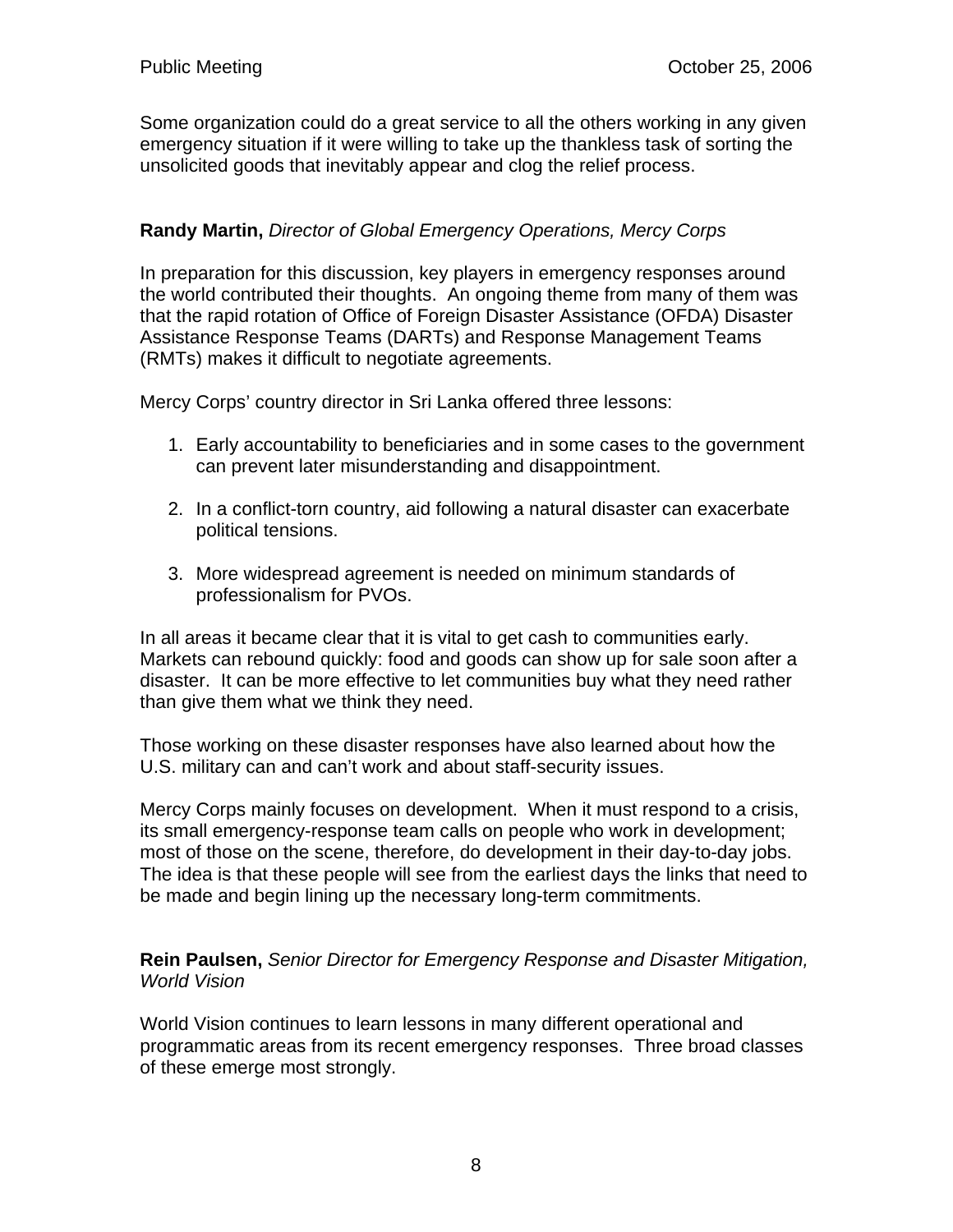- 1. It is vital to understand more deeply the contexts in which responses take place, especially in areas of conflict. World Vision consistently uses the Mary Anderson/Collaborative for Development Action framework (in *Do No Harm: How Aid Can Support Peace—or War*) to analyze local conditions.
- 2. Planning for long-term reconstruction must begin at once, and focus deliberately on the development of local capabilities. The emergency response must move quickly beyond an assessment of needs to an assessment of community capabilities. Responders must understand preexisting vulnerabilities and groups in need, and avoid focusing too narrowly on needs arising from a particular emergency event.
- 3. Collaboration and coordination are essential, both with familiar partners and new ones.

#### **Darlene Taylor,** *Assistant Director, Worldwide Communications: Global Philanthropy and Public Affairs, Pfizer*

Following the earthquake in Pakistan, the President reached out to the private sector. The South Asia Earthquake Relief Fund (SAERF)—led by Pfizer, Citigroup, GE, UPS, and Xerox—was quickly established to work in collaboration with the State Department and USAID.

To date, more than \$100 million in cash and in-kind contributions have been raised by the private sector. SAERF alone raised and disbursed more than \$20 million to nonprofit organizations for relief and reconstruction activities. Of that \$20 million, SAERF raised and distributed \$4.5 million immediately for emergency relief.

The business community's response to last year's three major disasters—the tsunami, Katrina and Rita, and the Pakistani earthquake—totaled about \$1.7 billion in cash and in-kind donations of equipment, products, and services. As importantly, the business community contributed the expertise and talent of its employees to support these relief efforts. In Pakistan, for example, Bechtel provided construction expertise, GE provided energy equipment, and Pfizer has focused on rebuilding health care infrastructure. This direction should be explored more fully in the future

### **DISCUSSION**

To deal with the problem of unprofessional NGOs, donors could require grantees to be signatories to InterAction's Code of Conduct, or members of InterAction. This goal could come into conflict, however, with the aim of empowering local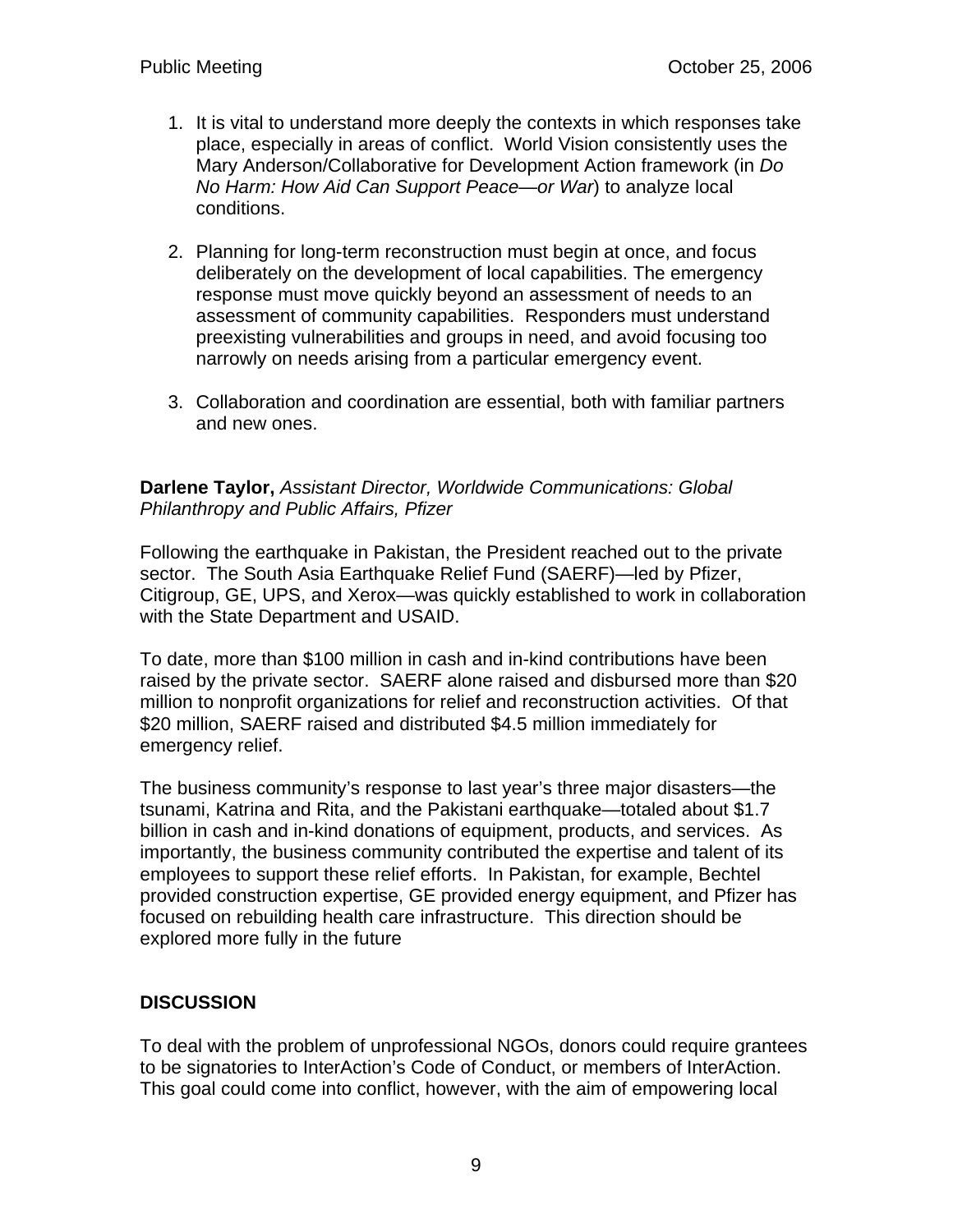organizations. Most of that work of developing local institutions must be done before a disaster hits.

One major distinguishing feature of the emergency response in Lebanon was the security concern, which impeded travel. That in turn led USAID to rely heavily on its partners, including Mercy Corps and the International Medical Corps (IMC). The difficult security situation has also meant USAID has a very small full-time staff in Beirut. USAID may have to work with locals, probably in the private sector, to augment its own capabilities.

Being a global company gives Pfizer an advantage with global issues. The company does look to build partnerships with colleagues already on the ground: local NGOs and USAID provide essential information when Pfizer moves into an area.

The UN Office of the Special Envoy for Tsunami Recovery came to the conclusion that in the aftermath of a disaster, the effort to build up local institutions should be on a par with the delivery of services. PVOs are geared to the delivery of lifesaving services, but down the road there is a need to build civil societies. It would be wonderful if the NGO community invested in building local institutions. It is not flashy work, and it is often difficult to get Congress to understand it and commit the extra funding it requires. In any country, USAID would be glad to discuss with NGO representatives the work it has underway and the gaps NGOs can fill. In addition, those responding to disasters should emphasize building institutions and improving local capabilities as an integral part of delivering services.

A participant argued that USAID has been less helpful than it could be to small PVOs. Holding all ACVFA meetings in Washington, D.C., makes it difficult for those out of state to attend, and in addition, though federal tax regulations require audited statements only for organizations with at least \$500,000 in income, USAID requires audited statements of all its partners. Working with small agencies could help USAID learn what people really need.

USAID is very involved in the UN reforms. The Agency contributes to the Central Emergency Revolving Fund (CERF) and is funding UN Development Programme (UNDP) and Office for the Coordination of Humanitarian Affairs (OCHA) efforts to train humanitarian coordinators around the world to respond to emergencies. USAID is also engaged with the State Department Bureau of Population, Refugees, and Migration (PRM) in helping UN agencies improve their capabilities to lead clusters. Without good humanitarian coordinators, the Cluster Lead Agency system does not work well.

Businesses are not only corporate citizens, they are made up of private citizens. While George W. Bush is president, there will be a seat at the disaster-response table for the private sector. USAID also recently created a Global Development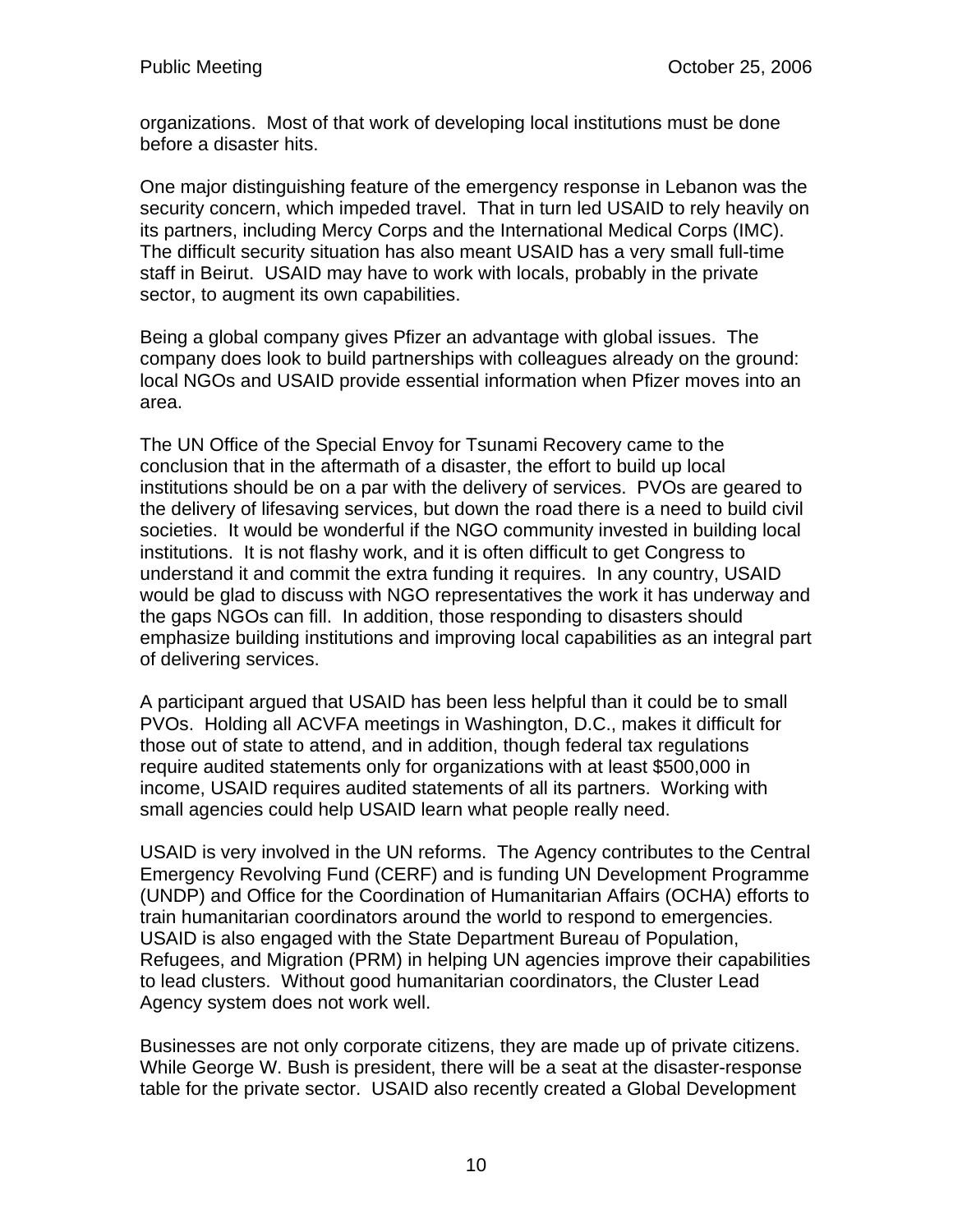Alliance designed to attract corporations interested in working with the Agency in any given country. There is room for improvement, however, in teaching USAID's officers to respond when company representatives offer assistance.

Most U.S. and international NGOs have diverse international staffs. It can be difficult to obtain visas to allow all of the relief workers to go where they need to. An international agreement improving the mobility of aid workers would be helpful, but is unlikely. This relates to the certification of NGOs: in the absence of a good definition of NGOs, it would be difficult to create international legislation giving NGO staff members the same mobility as UN workers.

## **FOREIGN-ASSISTANCE REFORMS: PARTNER DISCUSSIONS**

**Laura Wilson,** *Senior Legislative Advisor to the Director of U.S. Foreign Assistance, U.S. Department of State*

The *Foreign Assistance Framework* (*FAF*) [available at http://www.usaid.gov/about\_usaid/acvfa/framework\_102506.pdf] defines the overall goal of transformational diplomacy: "Helping to build and sustain democratic, well-governed states that will respond to the needs of their people and conduct themselves responsibly in the international system."

Countries have been divided into categories according to the characteristics they share. Each of these categories has a specific end goal identified in the *FAF*. Programs for a country are not bounded by the definitions associated with its country category, but collectively the expectation is that programs in one country category will look different from those in another.

#### **Charles North,** *Senior Coordinator for the Western Hemisphere, Office of U.S. Foreign Assistance, U.S. Department of State*

Following the *FAF*, reformers developed the *New Program Hierarchy*. Thus, the program objective "investing in people" will be divided into the "program areas" of education, health, and social services and protection for vulnerable populations. The program area of education can be divided further into the "program elements" of basic and higher education. And primary education would be a "program subelement" within the basic education program element.

This structure allows USAID and the Department of State to record funding, analyze it, and report expenditures to Congress in each area. Each program element and subelement carries at least one indicator and sometimes several, a mix of "outputs" and "outcomes." Indicators for program areas and objectives are largely "outcome" measures.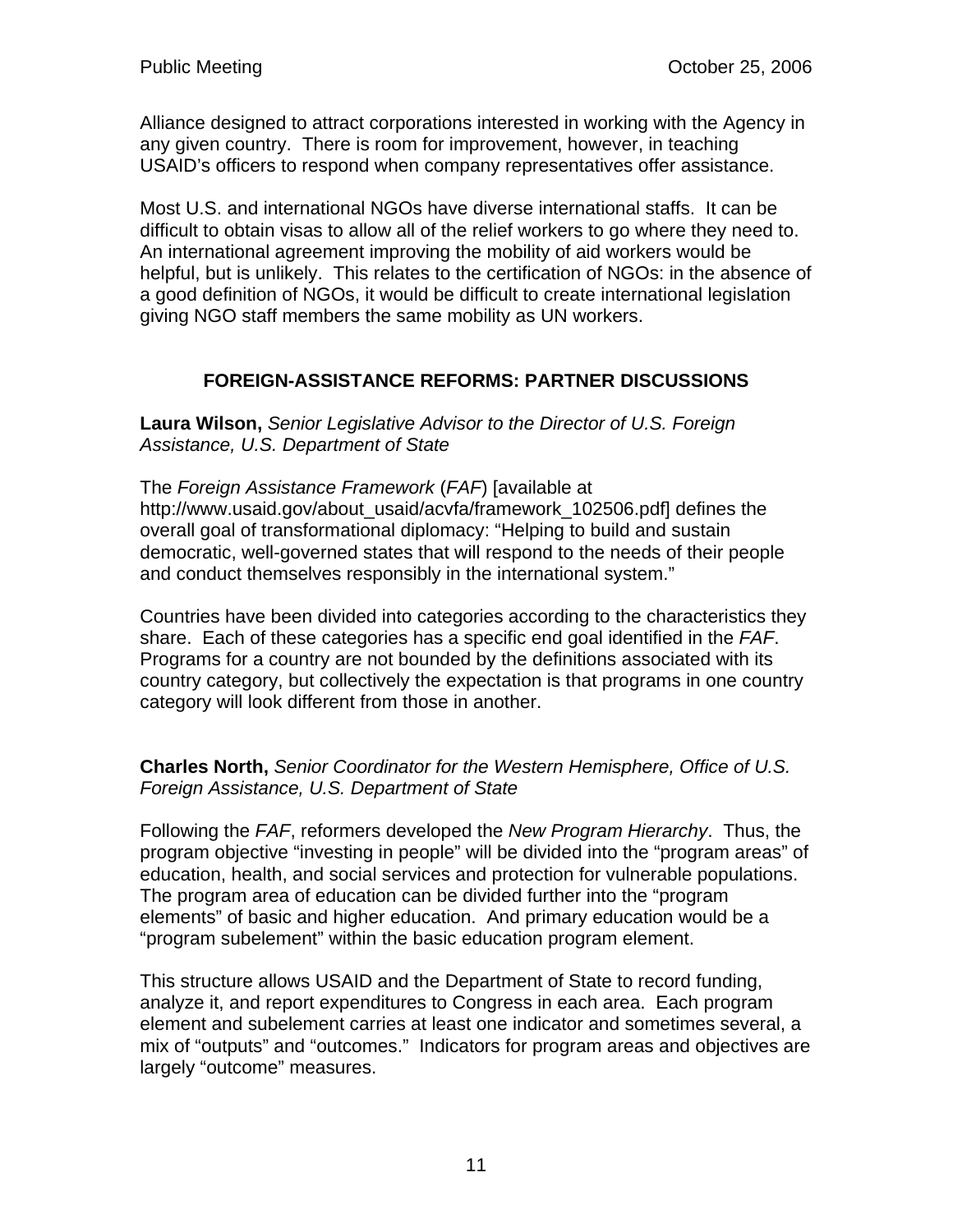Explanations of every element and subelement are now on the State Department Web site (http://www.state.gov/f/reform/). The indicators tied to each should be made public within a few weeks.

The *FAF* and *New Program Hierarchy* form the basis of a new five-year plan for foreign assistance that will include the *FAF*'s goals and lay out clear targets, mostly at the program-area level.

In June of this year the Secretary of State approved initial budget levels by country for FY2008. Those levels were based on factors including country need, country commitment, and foreign-policy considerations. USAID and the State Department then formed country core teams and over the course of a few weeks allocated funds to the program-element level for over 150 countries. Because the process moved so rapidly, increasing the possibility of error, three levels of review were included: first with core team leaders, second with the regional bureaus, and third when the Secretary of State herself reviewed the plans and made adjustments. USAID and the State Department are now working with OMB to prepare the budget for Congress.

So as not to have to wait to launch the effort until FY2008, the reform also translated the FY2007 budget as approved by Congress to the program-element level. Missions were asked to review these priorities as set in Washington, and will now have to decide how to achieve the newly defined objectives with the resources they have. Guidance for those operational plans will soon be ready. It will be reviewed within the U.S. government first and then shared with partners. Training in the field and for the regional bureaus in Washington began at the beginning of October. Operational plans are due from missions by the end of January and will be implemented once Congress is notified. Guidance for FY2008 operational plans will be issued in the spring, with the aim of preparing FY2008 operational plans by the end of September.

#### **SUMMARY OF REPORTS FROM BREAKOUT DISCUSSION SESSIONS ON FOREIGN-AID REFORMS**

The meeting broke into small groups for discussion, following which the moderator from each group reported to the full body on significant points of agreement. Their reports included the following points:

- PVOs appreciate the promise of improved organization, coordination, efficiency, cohesion, and transparency.
- They also look forward to a more results-driven process, and hope the reforms will strengthen USAID's ability to direct the policy agenda.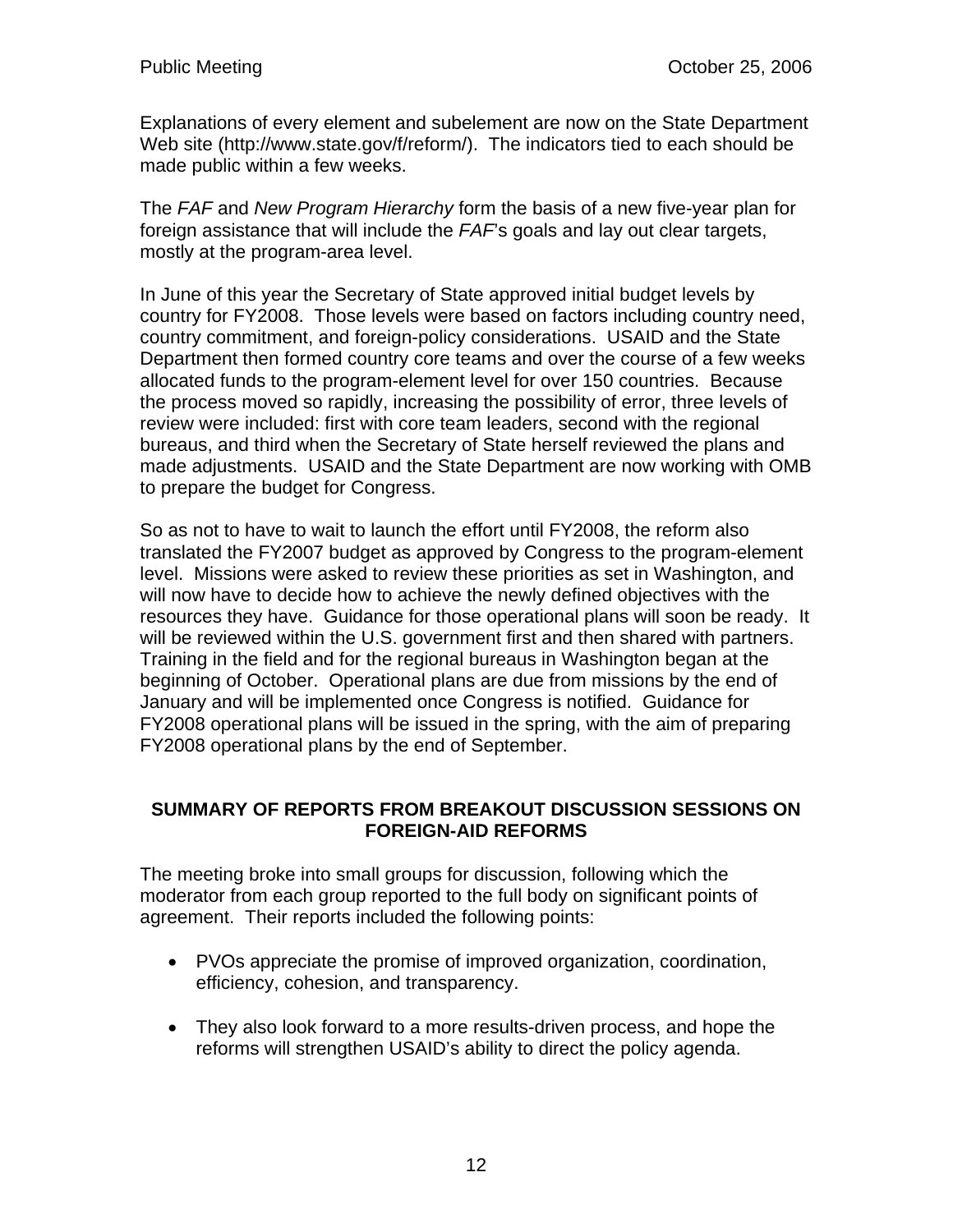- It should be made clearer, however, how the reform will address crosscutting issues such as gender and the environment. It is also not clear whether the country-team approach will devalue or eliminate regionwide approaches.
- PVOs would like more opportunities to participate in the reform process and better communication with USAID. They would welcome more genuine consultation, would like to help develop new indicators, and are willing to help spread the word about the reforms at all levels. USAID should offer more structured opportunities for such consultation. ACVFA itself should be made more diverse. USAID should consider rolling out a modified training program aimed at improving partners' ability to participate.
- Voices from host countries and the field should also be better integrated into the process. The reforms' top-down approach may lead to priorities that do not fit USAID's work in all its complexity, and could reduce opportunities for creative thinking. It is not clear how the reform structure takes into account other countries' views—those of both development partners and other donors. The reforms should make allowances for multidonor environments, and make room to deal with countries' specific needs. Reformers should be careful not to upset established relationships and programs that do work.
- What is already known about developing indicators should not be lost. Tracking outputs could help track USAID resources, but measuring results means attributing causes to changes, which is much more difficult. The monitoring process should not apply identically to all programs; some programs require a qualitative rather than a quantitative approach.
- PVOs are concerned that aid could become politicized, with short-term diplomatic priorities overriding long-term development goals.
- USAID should undertake a conscientious review of procurement and staffing models to make sure they are compatible with the proposed reforms.
- The reforms do not appear to address the important issue of sector and country earmarks, which could limit their relevance.
- It is unfortunate that so far this process is only voluntary for agencies other than USAID and the State Department. The MCC does not appear to be part of these reforms, yet it represents a major element of the U.S. foreign-aid budget.